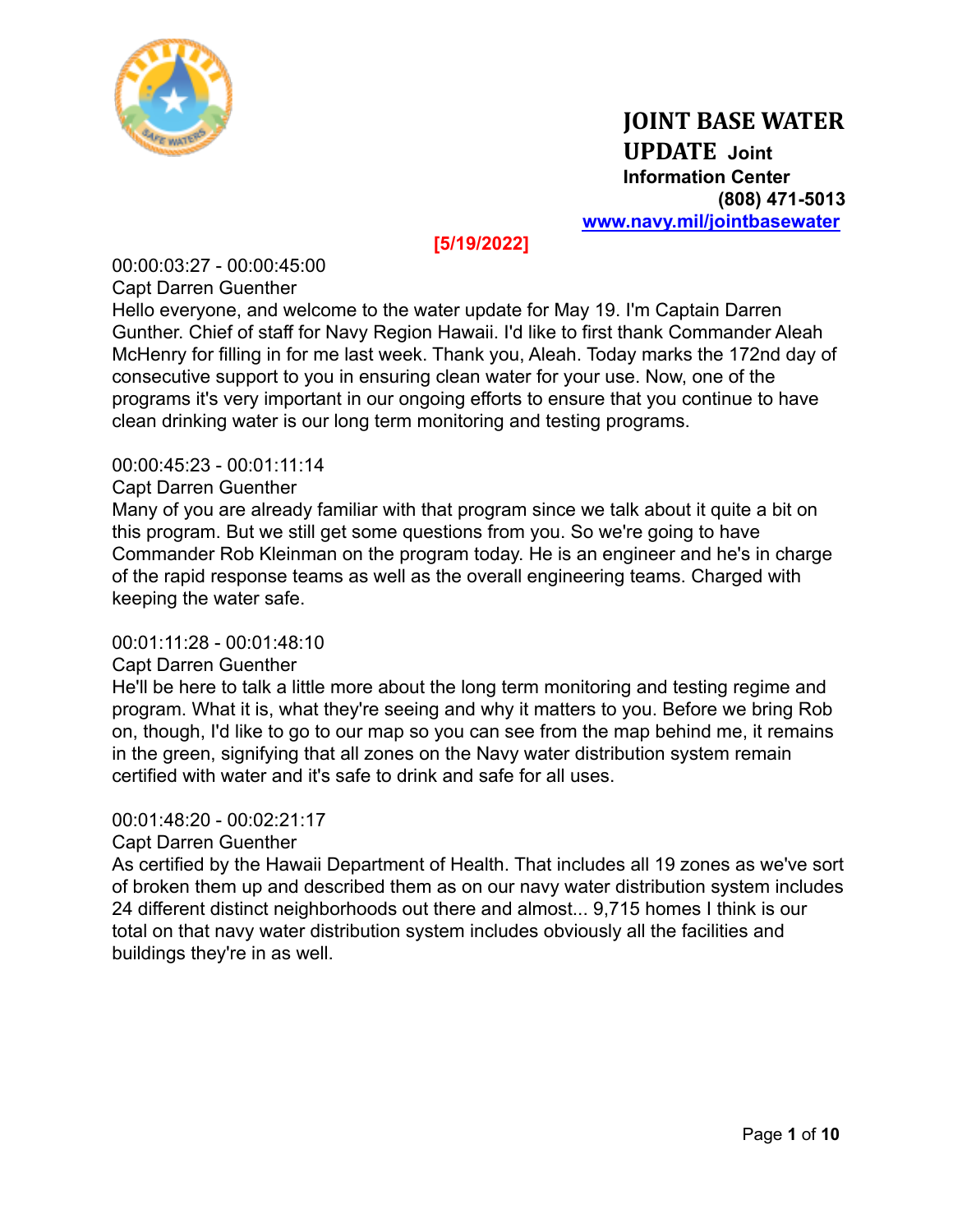

## **[5/19/2022]**

00:02:21:20 - 00:02:56:17 Capt Darren Guenther

So water remains clean, safe to drink and safe for all uses as certified by the Hawaii Department Of Health. OK, what I'd like to do now is talk a little more about our long term monitoring, and we've been focusing a lot on this program to ensure that the water remains clean and safe for you. And one of the individuals that we've had hard at work in leading the teams that are charged with that is Commander Rob Kleinman.

## 00:02:56:29 - 00:03:12:24

Capt Darren Guenther

So we're well into this program in fact, we've completed month one. We've almost completed month two, we're pretty much there and we're starting in month three of our long term monitoring process. So, Rob, thank you for coming on. I appreciate you being here.

00:03:12:25 - 00:03:13:29 CDR Robert Kleinman Yeah, absolutely. Sure. I appreciate it.

00:03:14:13 - 00:03:20:12 Capt Darren Guenther So the first question is, if you could go over what is long term monitoring?

00:03:20:12 - 00:03:52:06

CDR Robert Kleinman

So the long term mining program was a it was underpinned by an interagency agreement after we had the department of Health issue, the amended health advisories, in our search zones to to ensure that we had, you know, continued testing and evaluation that to provide the confidence that the water meant safe so safe to consume. So over a two year period of time after each zone was amended, we are going to do continuous monitoring through sampling of our homes, facilities and distribution system.

## 00:03:53:03 - 00:04:16:11

## CDR Robert Kleinman

So as you talked about, we're finishing up month two and we're starting month three. It's been broken out over that 24 month period of time. We're months one, two and three. We're testing at each of those iterations, testing 5% of our homes and facilities and all our schools, CDC, CDHs, medical and dental facilities. And that's been done each iteration month one, two and three and then once four through 24 for the following 21 months. Page **2** of **10**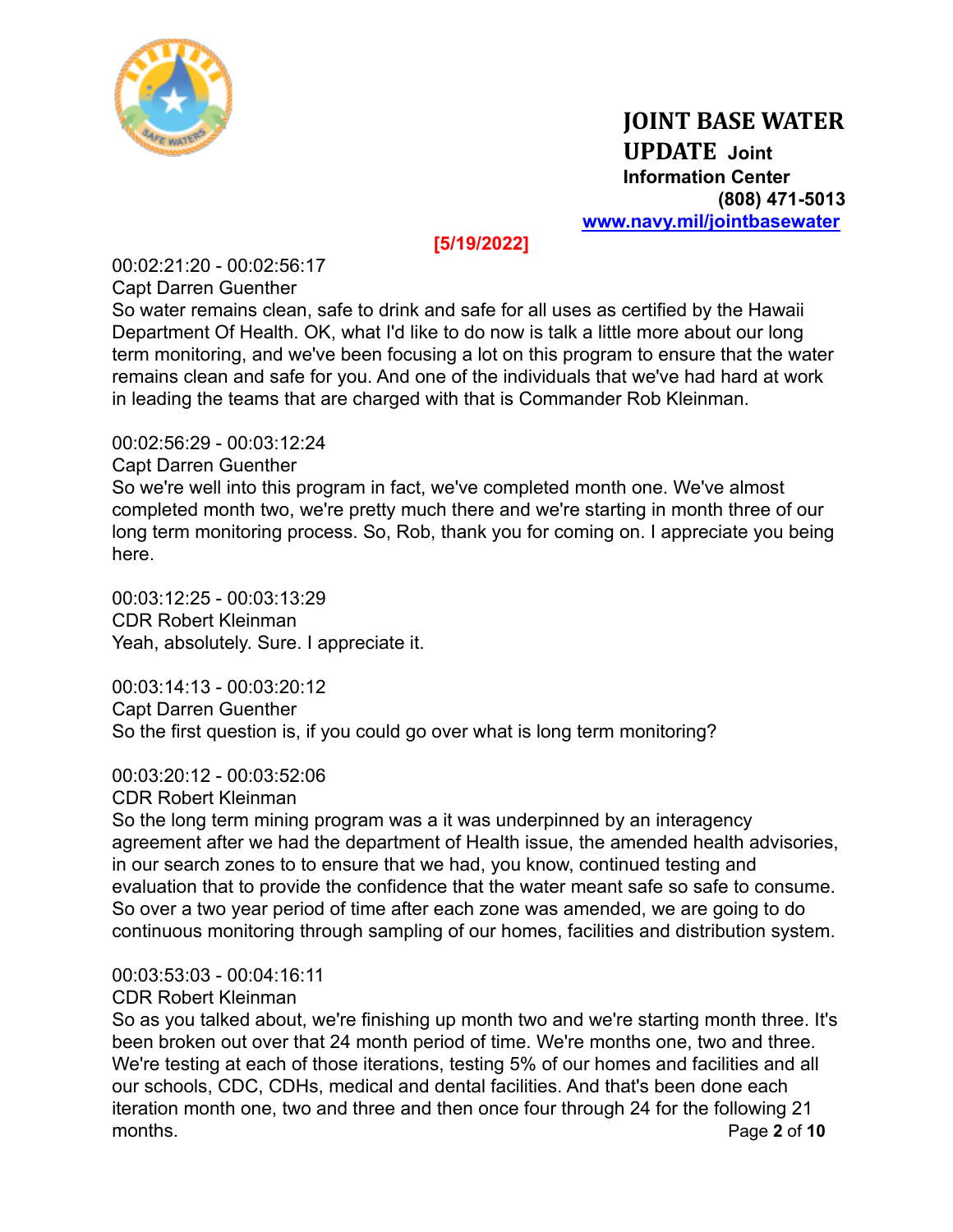

## **[5/19/2022]**

00:04:16:11 - 00:04:32:03 CDR Robert Kleinman

There's four periods we'll do another 40% of our homes and facilities and in each period we also do our schools or CDHs, CDCs, medical and dental facilities. So all in all we're gonna be doing about 6000 more samples through that two year period of time.

### 00:04:33:00 - 00:04:49:22

#### Capt Darren Guenther

OK, so a lot of we're well into this month one complete taking samples in months to almost complete with samples, some results maybe even some yet into month three. So what have we seen? What are we learning and what's it mean?

#### 00:04:50:01 - 00:05:12:03

#### CDR Robert Kleinman

So we've taken to date during our LTM program a long term monitoring program. We've taken just over 1700 samples. So that's in the last two months. About 1700 samples have been taken to date and we've seen that the water remains safe to consume. We have identified a handful of exceedances but those have been more focused on the, it's called premise plumbing.

#### 00:05:12:03 - 00:05:30:15

### CDR Robert Kleinman

So that's really more of a fixture or an isolated slip, but nothing not in the distribution system or system to say that the water coming from the… shaft is our sole source has any concerns and the water remains safe. We also have not seen any contamination associated to a JP five release in the water system at all.

### 00:05:31:11 - 00:05:59:03

#### Capt Darren Guenther

OK, that's good news. Certainly. So you said 1700 full drinking water sample tests over the last just two months alone, and that's on top of several thousand other samples. I think I've heard the number 3500 samples total under the, you know, the certification system that was agreed to between I think EPA and Department of Health and the Navy as well.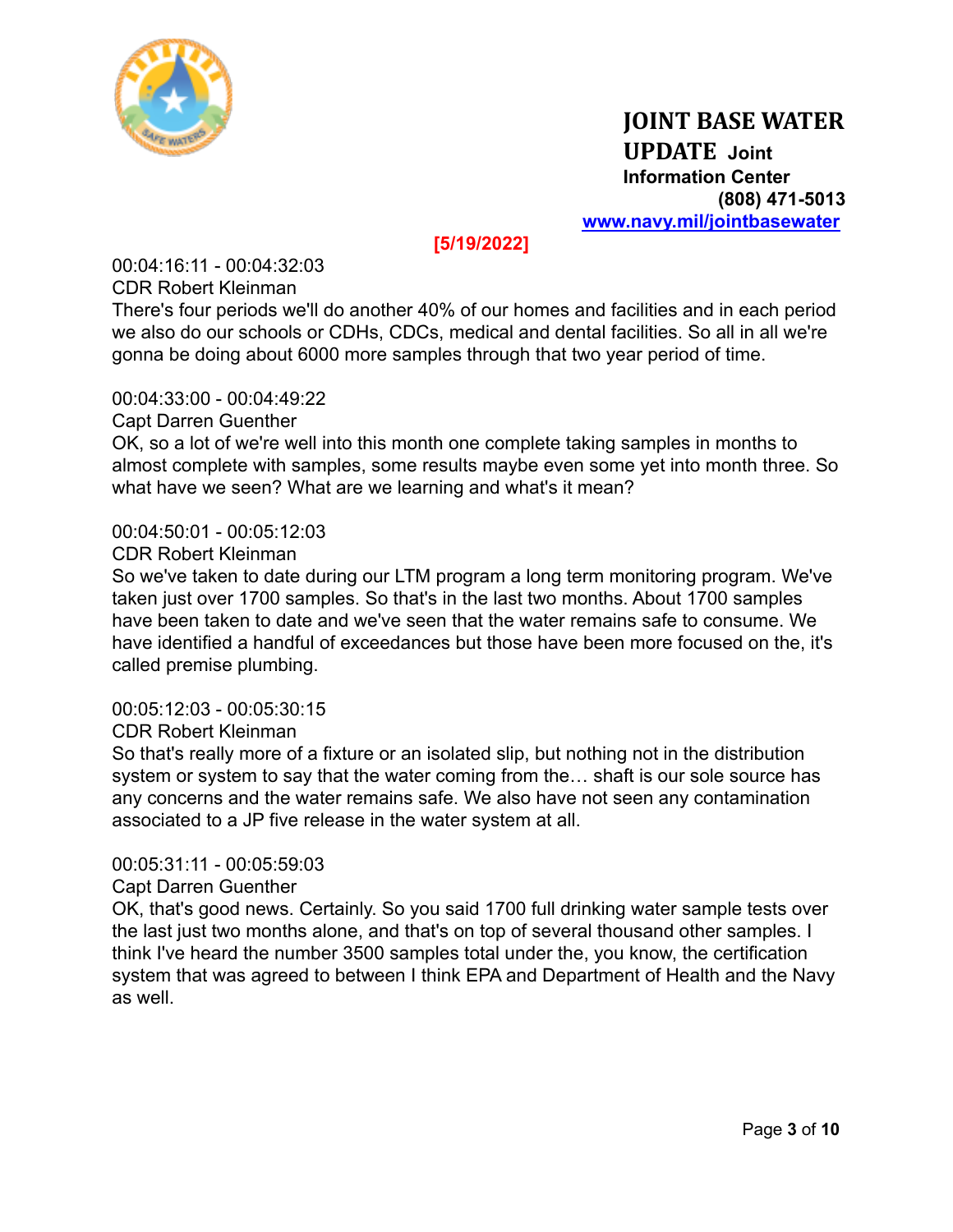

## **[5/19/2022]**

00:05:59:13 - 00:06:19:08

Capt Darren Guenther

But, you know, 1700 samples just in the last two months. Can you speculate as to how many samples would be taken in that time period in normal conditions on a say, a neighborhood outside that's not on base, whether that's in Hawaii or on the mainland, how many samples, do they get checking their water?

## 00:06:19:08 - 00:06:46:19

CDR Robert Kleinman

Yeah, sir, I can't speak to the exact number that a purveyor would be doing that. But I can tell you that the ore magnitude is exponential that we've been doing. You know, we know we because we're doing percentage based. So each of our neighborhoods, it's a percentage of that particular neighborhood. But we have, you know, like, say one of our larger neighborhoods, you know, it could be over 100 samples being taken in that neighborhood per iteration where you might have a handful of samples maybe at a standard and not the same periodicity that we're doing now.

## 00:06:47:00 - 00:07:06:10

## CDR Robert Kleinman

And I do want to remind everybody, just all these samples are being sent to a mainland laboratory, you know, the third party laboratory that are certified by the Hawaii Department of Health. So, you know, those results are being taken, shipped off and tested off island by a third party certified lab.

## 00:07:06:28 - 00:07:22:11

Capt Darren Guenther

OK, so not many comparatively, this exponentially larger number of samples give us, I think, confidence that we know what is certainly what is in the water and by extension, what isn't.

00:07:22:15 - 00:07:23:05 CDR Robert Kleinman Exactly, sir.

00:07:23:16 - 00:07:36:29

Capt Darren Guenther

So there have been out of the thousands of samples taken, there had been a handful of exceedances. Can you are any of those exceedances first of all, attributable to the fuel spill? I think you mentioned this.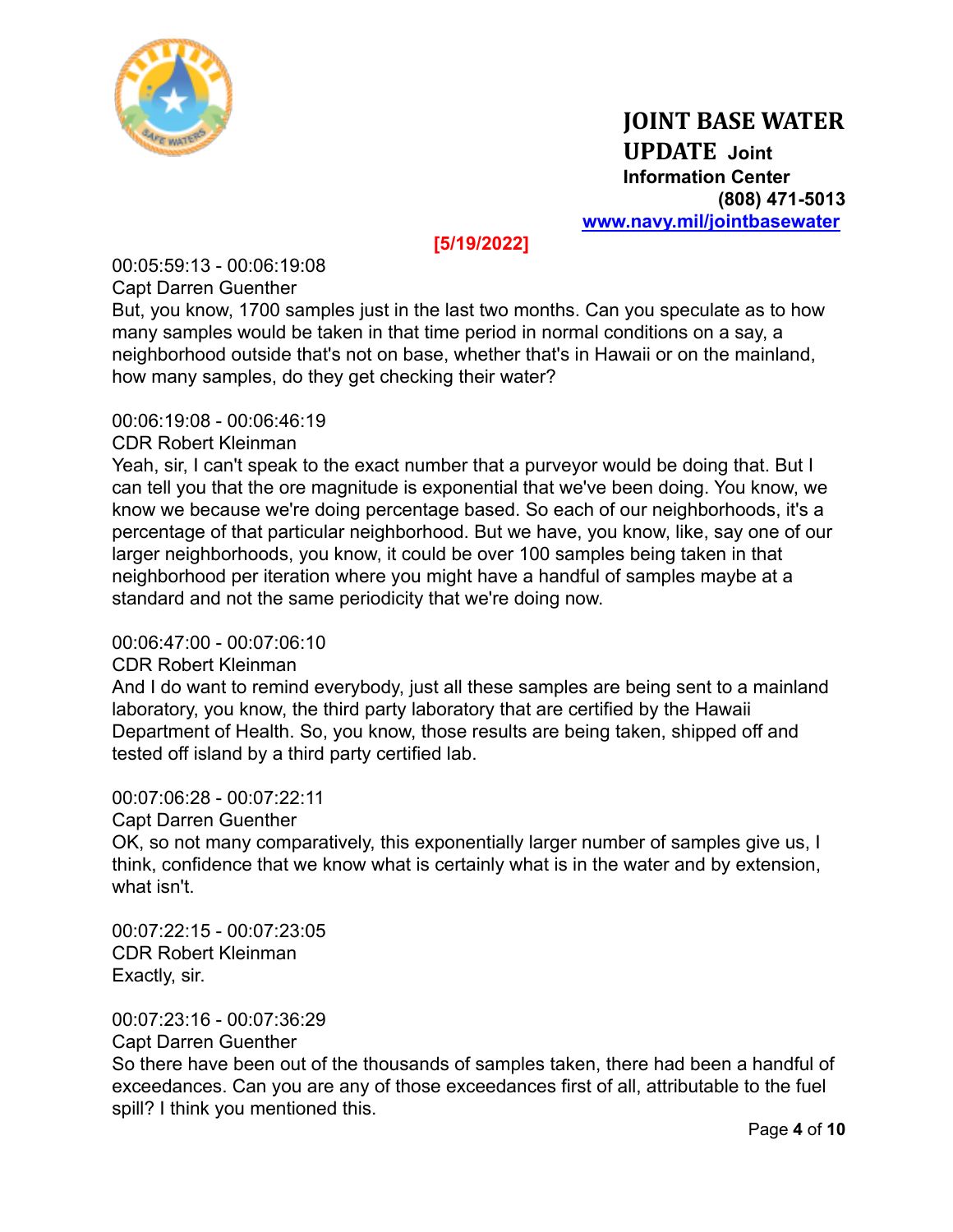

## **[5/19/2022]**

00:07:36:29 - 00:08:12:00 CDR Robert Kleinman

Absolutely, sir. We've had nine exceedances to date and none of them are contributed or attributable to a fuel release, JP five release. The preponderance of those releases have been led and which is not surprising, but the level because we're just the level of sampling that we are doing, we kind of expect that we would identify, you know, usually we call premise plumbing and that's really the a plumbing related item at the location and so we're talking a faucet or a fixture might have had picked up some kind of something and that we're picking it up.

00:08:12:00 - 00:08:16:15 CDR Robert Kleinman And that's what we've been seeing to date. Something looking at a faucet, nothing to do with the system itself.

00:08:16:27 - 00:08:29:00

Capt Darren Guenther

OK, so really faucets not necessarily from anything broader. There's no, our experts don't have any broad concern on these what you're seeing now.

00:08:29:00 - 00:08:47:21

CDR Robert Kleinman

Yes sir, and I would say the broad concern, both as a system, no, no concern with the system and even more like say to a facility, we might have an individual exit into the faucet. We'll take other samples of the faucets in that building as well to make sure that there's nothing with that building. Or home so we can really pinpoint it's that specific faucet had a concern.

00:08:48:07 - 00:09:10:29

Capt Darren Guenther

OK, on a slightly different topic, we've heard from some residents that there may be seeing a sheen on their water in question. Have your rapid response teams that have gone out and respond to each and every call that we get. Are they seeing this? And if there is something out there, what could be causing this?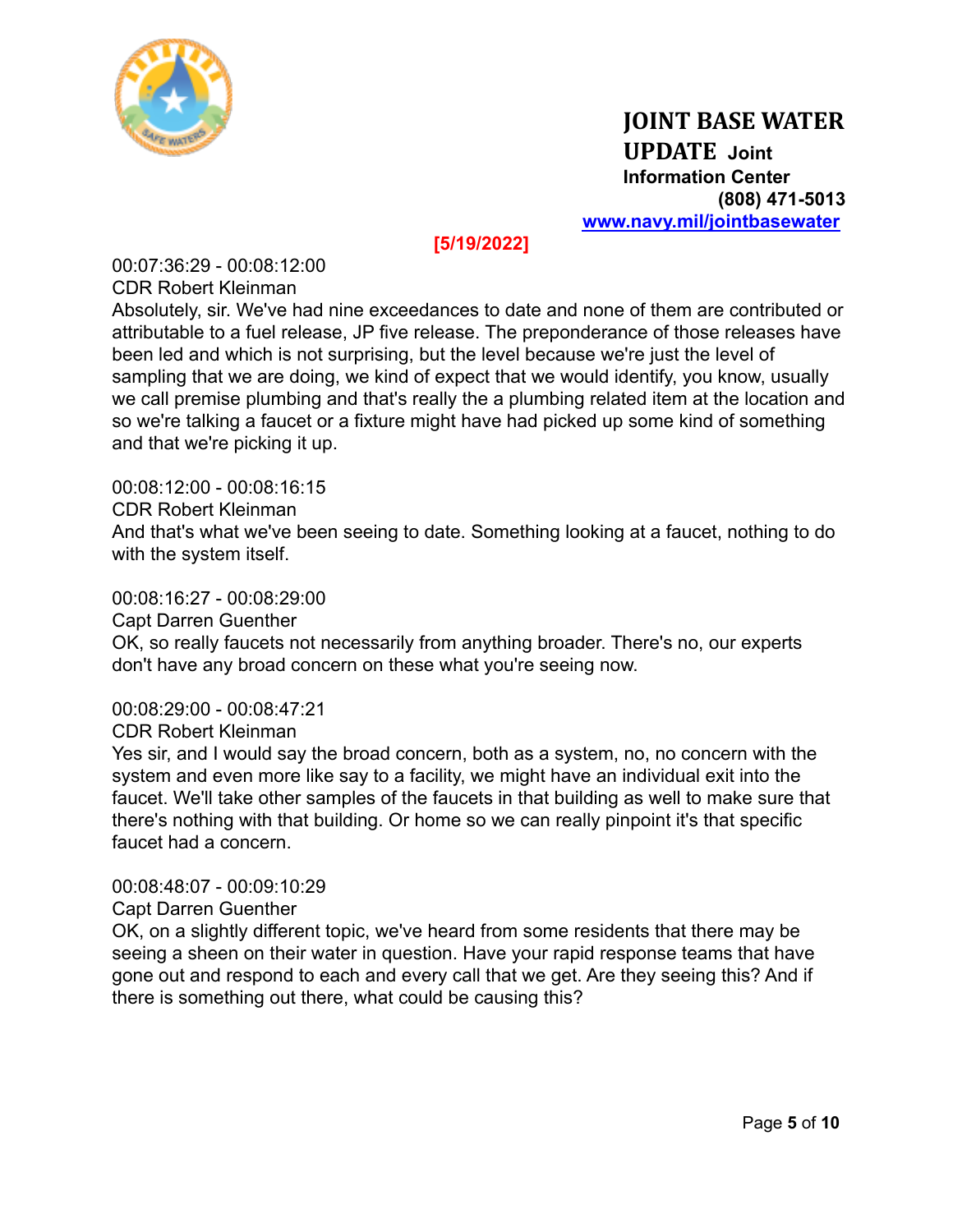

## **[5/19/2022]**

00:09:11:11 - 00:09:35:27 CDR Robert Kleinman

Is there. So the first one to talk about this, the rapid response team. So when we receive a call of a concern resident or concerned occupants, we if they would like we will we can then walk them through how to maybe do a flushing of their home just over the phone or if they'd like we can come out there and perform a flush and describe just cycling the water through this to make sure that if there's any stagnant water that maybe it was in the facility itself that we're kind of make sure refresh that and bring in the distribution water, which we know is good.

## 00:09:36:20 - 00:10:05:12

CDR Robert Kleinman

And then we can also do a test through a rapid analyzer, really a screen test to see if there's any hydrocarbon really looking for any contaminants associated to a jet fuel or JP five release, which we can do the same day for those residents have had concerns of like maybe a sheen or oily substance. It appears that we're not able to replicate all those, but we are investigating each one of those because there might be something else in the, something on a hot water heater, but we're unsure about that.

## 00:10:05:12 - 00:10:19:17

## CDR Robert Kleinman

So we're taking a hard look at all those options because we want to make sure and treat everybody's concern seriously. But at this point, we have not had any concerns with the water system at all.

## 00:10:19:28 - 00:10:36:09

Capt Darren Guenther

OK, and again, when people do say machine, sometimes they think fuel, your rapid response teams go out with a rapid tester to test every time that you go in and there have been no hits.

## 00:10:36:09 - 00:10:51:20

## CDR Robert Kleinman

Yes, sir. And actually just to make sure and clarify, we do take a sample when we bring it back to the laboratory on the base so we don't you're not actually doing a sample on site, but there's been zero indications of petroleum or fuel like substance in the water. And for those that have not seen it, it's been posted until a couple of months ago.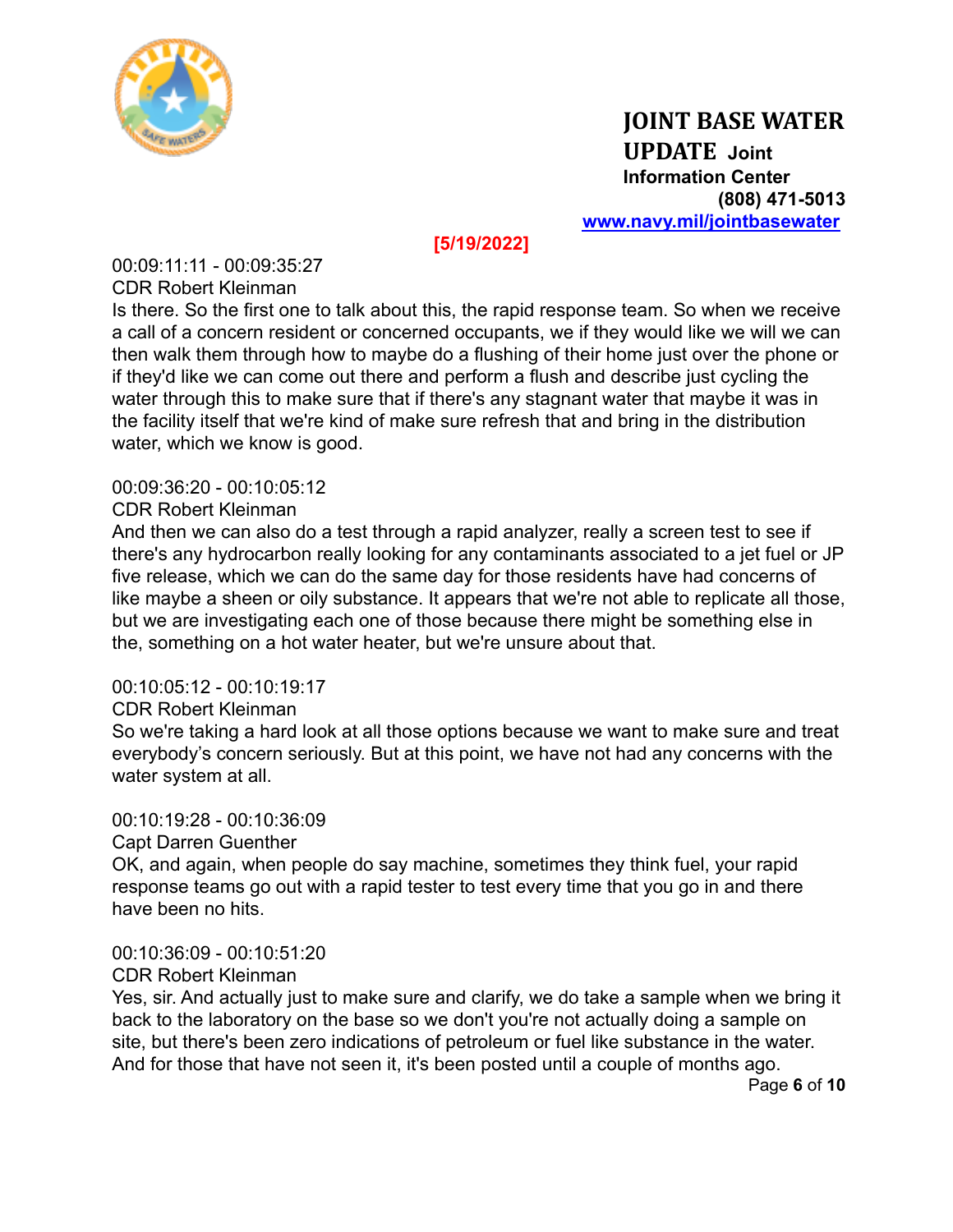

## **[5/19/2022]**

00:10:52:07 - 00:11:15:01 CDR Robert Kleinman

There's a flier here that's also on the website. And you write, So Sheens aren't always petroleum based if you're based, there are bio sheens as well. A bacteria that could be not harmful to consume could also create sheen. So this is actually a really good reference guide to take a look at. And you can do some simple home tests like trying to break it up to see how the sheen kind of breaks apart and comes back together to see if it's a biofilm or not.

00:11:15:27 - 00:11:21:24

CDR Robert Kleinman

And then after you do this and you can also maybe do some flushing in your house, we still have concerns. Please give us a call so that we can take a look at your home.

00:11:22:02 - 00:11:53:01

Capt Darren Guenther

Yeah. So really any concerns whatsoever that's what your team is standing by for. You know, call that EOC number for the rapid response team and they'll come out and help you through that. And frankly, we want to know any resident concern out there so that we can get to the bottom of what it is. But again, we have had zero indications from any of those tests, from the long term monitoring or from the rapid tests that go back to your laboratory here on base of any indication?

00:11:53:02 - 00:11:54:27 Capt Darren Guenther (yes sir) of fuel contamination, is that correct?

00:11:54:28 - 00:12:06:05 CDR Robert Kleinman That's correct, sir. So those 1700 samples and almost 300 samples of the Rapid Response Team have done have not seen anything to show concern in the water. OK.

00:12:06:26 - 00:12:15:13 Capt Darren Guenther Rob, thank you for coming. I really appreciate it. Thanks for your continuing efforts to, you know, on behalf of our community and on behalf of keeping us all safe. Thank you.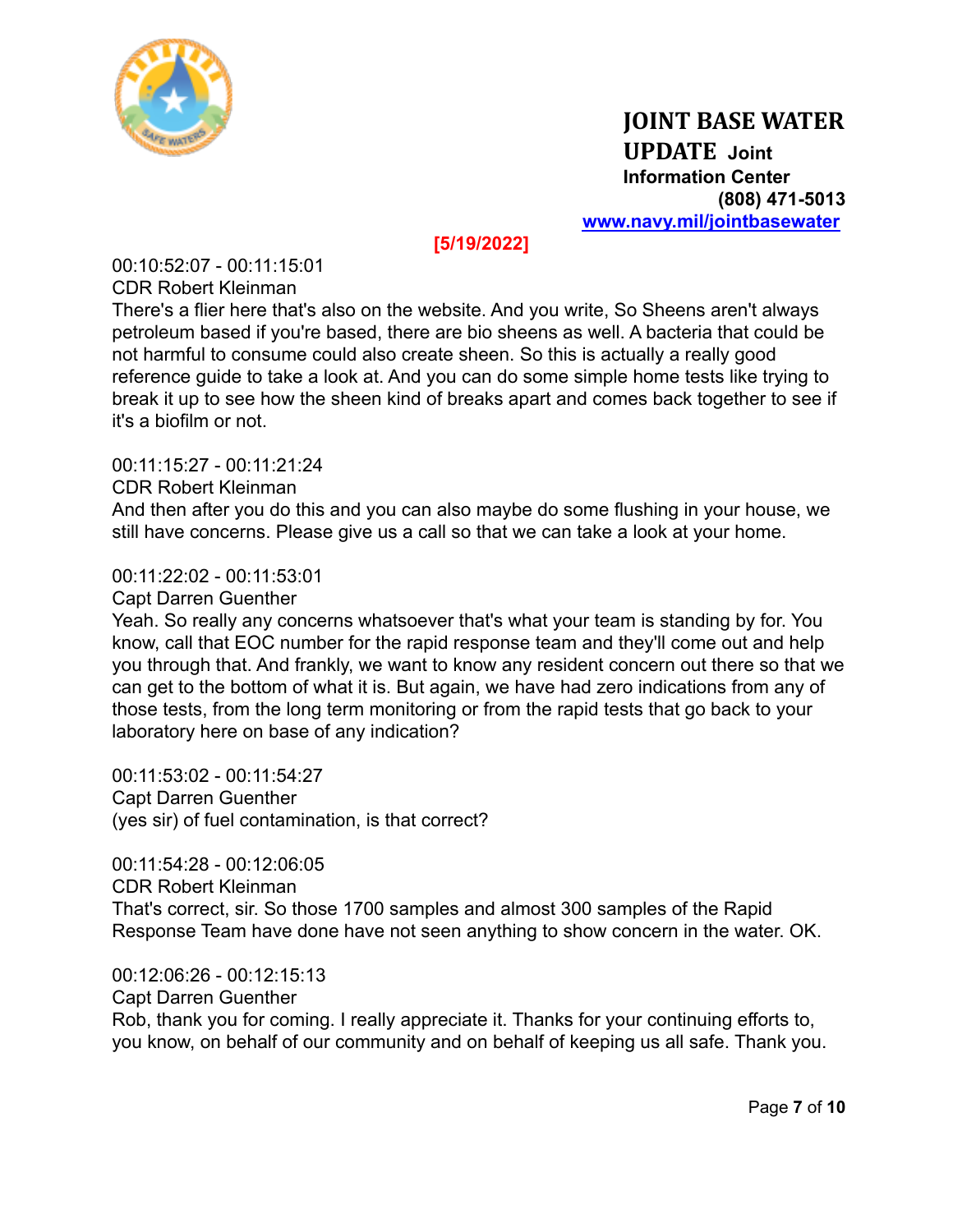

**[5/19/2022]**

00:12:15:16 - 00:12:15:27 CDR Robert Kleinman Thank you, sir.

00:12:16:03 - 00:12:43:23 Capt Darren Guenther

OK, thanks. What I'd like to do now is move on to a couple of questions that we've gotten. The first question relates somewhat to what we talked about in terms of long term monitoring. It's a question from Quinntera and Quinntera simply asks or states, I can't find the results. So I think we can help you out there.

## 00:12:44:08 - 00:13:16:27

Capt Darren Guenther

Thank you for your question. The results of the long term monitoring and testing can be found on our Safe Waters Web page. That's jbphh-safewaters.org. We've also, though, prepared an infographic for you. It's this right here, and I'm going to ask our team to repost that on the joint base Facebook page so you can see it and it's going to walk you through in five easy steps how to navigate that website.

## 00:13:17:11 - 00:13:41:03

#### Capt Darren Guenther

And pull your results off of that website so you can see what's on there. Not all zones are posted yet so we send those tests off to the Department of Health and Environmental Protection Agency Certified Labs, which are all on the mainland. They take several weeks to run all of those tests and then send them back to us.

## 00:13:41:03 - 00:14:10:12

Capt Darren Guenther

And then before they're posted, those results go to the whole Department of Health. So they can certify as well that all of the data within those results is good and that we're seeing the same thing that they're seeing. And then we post those results. So again, the graphic is going to be up on our Facebook page. Take a look at that and hopefully that will help you to navigate through that page and find what you're looking for.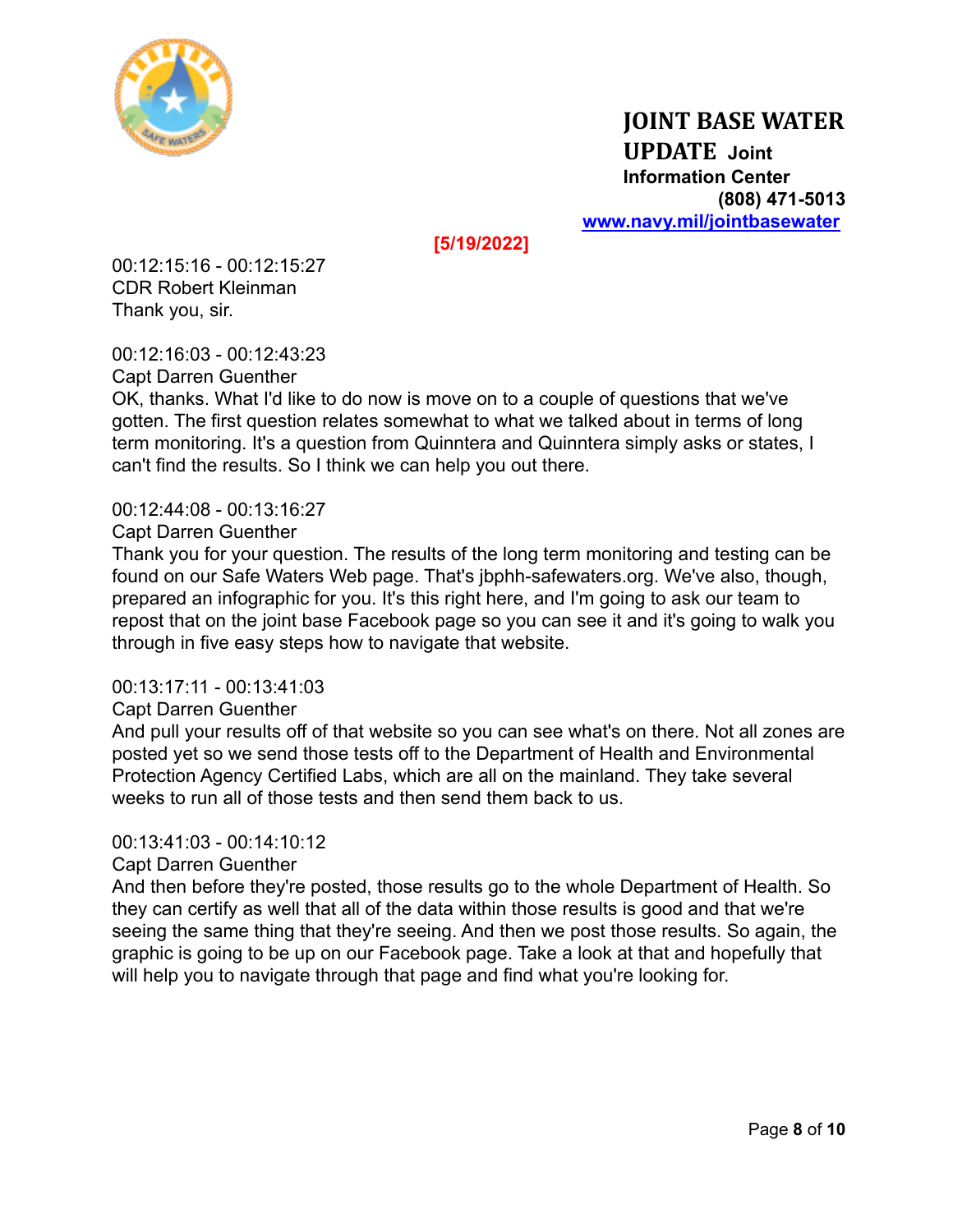

## **[5/19/2022]**

00:14:41:06 - 00:15:12:22

Capt Darren Guenther

Where can we get help? Great question and thank you for that. I think we, the Navy has paid out over 90, well over 90% of the claims that we've gotten. So if you're not in that category we want to help you. So for the Navy side, if you're having an issue, please first reach out to your command CPPA to verify that the claim is in the system and they may be able to see exactly where it is in that process.

#### 00:15:13:09 - 00:16:14:06

### Capt Darren Guenther

Now if there's additional questions or that's not satisfying regarding the Navy to claims, please call the 24/7 hotline so to speak. It's 8333306622. Or you can call a local TLA hotline with our regional support center that's the new name for the PSD. That one started working hours at 8084712314 or 2330 or via email. Again this is for Navy personnel claims at w\_prlh\_psd-emergency-water-tla@navy.mil. and a lot of numbers there, long address.

#### 00:16:14:17 - 00:16:44:29

## Capt Darren Guenther

These are on our Water Resources website as well so you can find it there. Now guidance for our service partners, the Air Force, Marine Corps, Coast Guard and Army can be found on that Water Resources Web page or please reach out to your individual service finance center for help. OK, that was our water update for today. Please join us next Thursday.

#### 00:16:44:29 - 00:17:35:20

## Capt Darren Guenther

Same time. We're monitoring your questions on Facebook and you can also email questions to cnrhpao@gmail.com. Don't forget to check the water info website where you can get all the phone numbers and addresses that you need at navy.mil/jointbasewater and please check out the latest water data at our jbphh-safewaters.org and you have a handy guide for navigating that website right here, which is going to be on the Facebook page and should be posted also on our water resources page if you need it, make sure also to check out the good stuff at greatlifehawaii.com/wegotyou.